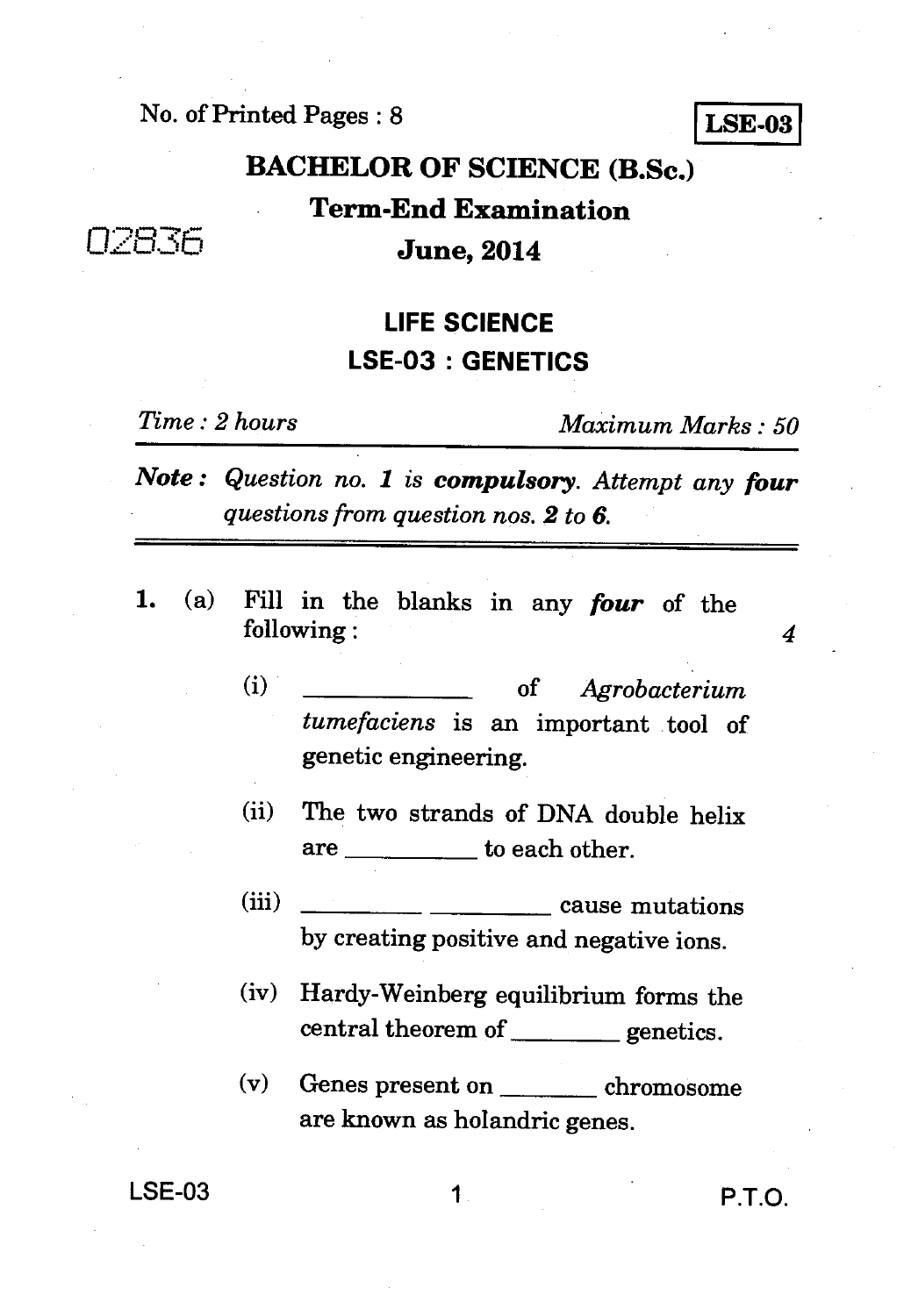- (b) Write a suitable term for any *four* of the following : *4* 
	- (i) Gene within gene
	- (ii) A gene that is expressed continually
	- (iii) An RNA virus that transcribes DNA using its RNA as a template and reverse transcriptase as an enzyme.
	- (iv) Alternative form of a gene
	- (v) DNA unit which moves from one genomic location to another
	- (vi) Twins developing from one zygote
- (c) Match the items given under *Column* A and *Column B* correctly and rewrite : *2*

*Column* A *Column B* 

- (i) Seymour Benzer (1) *Mirabilis jalapa*  (ii) Colchicine (2) Autosomal recessive disorder (iii) Phenylketonuria (3) Fine structure of gene (iv) Plastid (4) Induced<br>inheritance polyploidy inheritance
- **2.** (a) Write short notes on any *two* of the following :

5

- (i) Applications of genetic engineering
- (ii) DNA repair mechanisms
- (iii) Chloroplast DNA
- (iv) Chromosome banding patterns

### **LSE-03 2**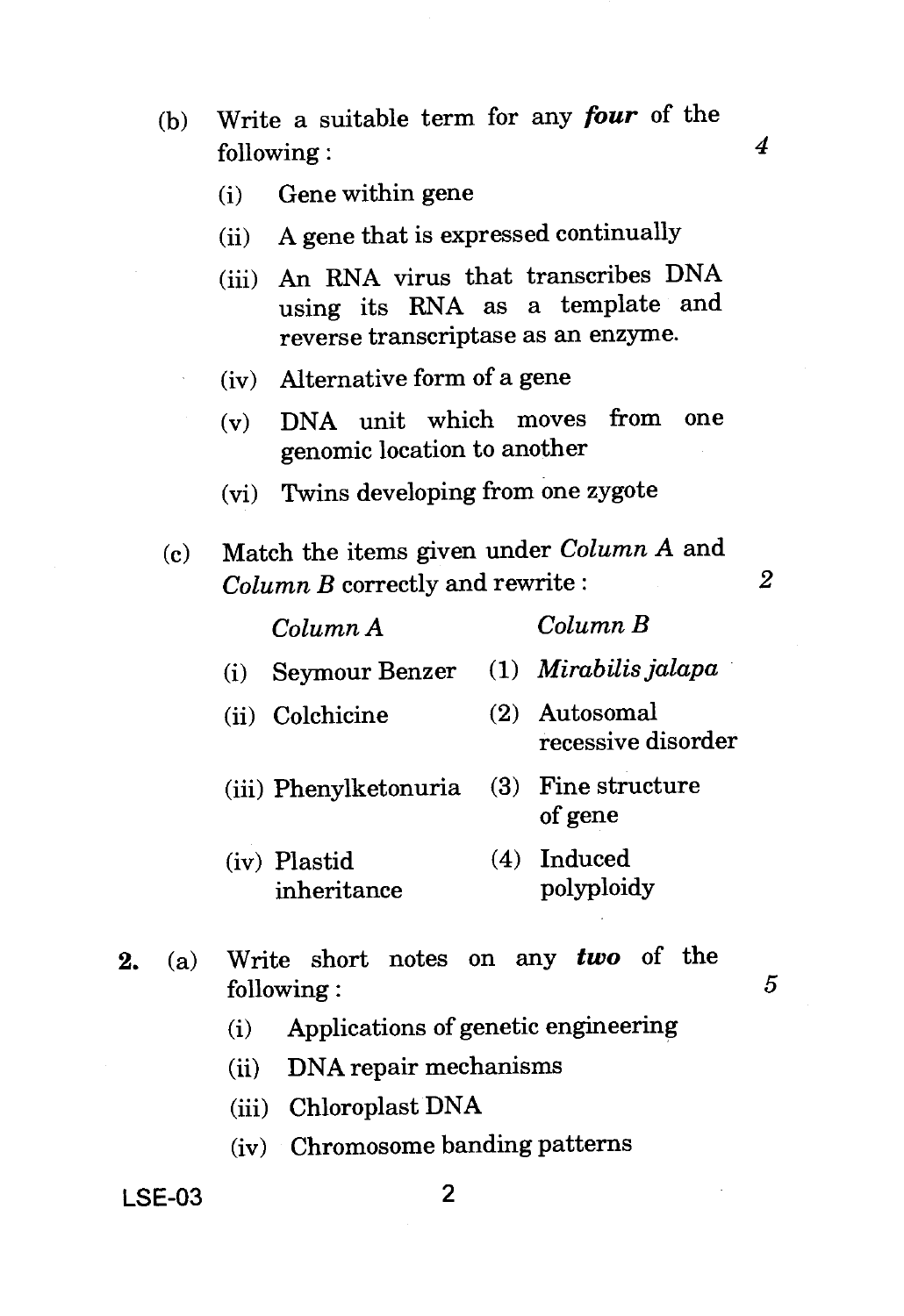(b) With the help of a well labelled diagram explain the working of *lac* operon under inducible conditions. 4 (c) If all the four blood groups 0, A, B and AB are present in the children of a family, what are the possible genotypes of their parents ?  $\boldsymbol{I}$ **3.** (a) With the help of a suitable example explain polygenic inheritance. 5 (b) According to their location on homologous or non-homologous chromosomes, which genes are likely to exhibit (i) independent assortment; and (ii) linkage ? *2*  (c) Define any *three* of the following : 3 (i) Autoimmunity (ii) Antigen (iii) Antibody (iv) Cell mediated immunity **4.** (a) Differentiate between autopolyploids and allopolyploids. Describe the origin of hexaploid wheats. *5*  (b) Briefly describe any three methods of gene transfer in plants. *3*  (c) Why are restriction enzymes also called as molecular scissors ? Name any two of these enzymes. *2*  LSE-03 3 **P.T.O.**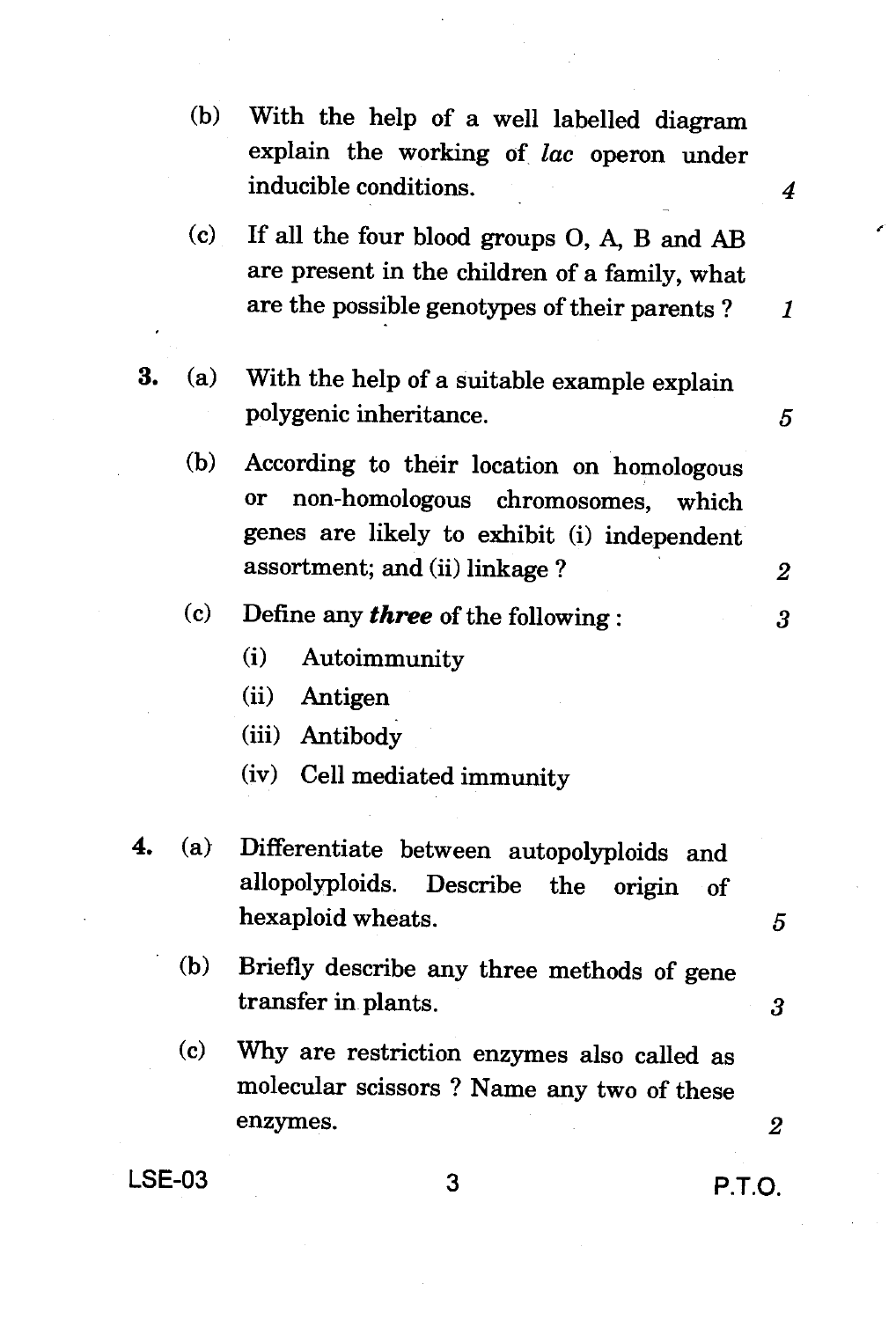**5.** (a) Diagrammatically describe the double helical structure of DNA molecule and its coiling to form nucleosome. 5

#### **OR**

Human beings and *Drosophila* both have XX — XY mechanism of sex determination. What are the differences between the two ?  $5$ 

- (b) Write the characteristic features of cytoplasmic inheritance. Support your answer with suitable illustration.  $\frac{3}{3}$
- (c) What are Barr Bodies ? Where are they present ? *2*
- **6.** (a) Define the terms mutations and mutagens. Name the different types of chemical mutagens and describe the mechanism of action for any two of them.
	- (b) Define oncogenesis and metastasis. Discuss the role of viruses or chemicals in oncogenesis.

5

5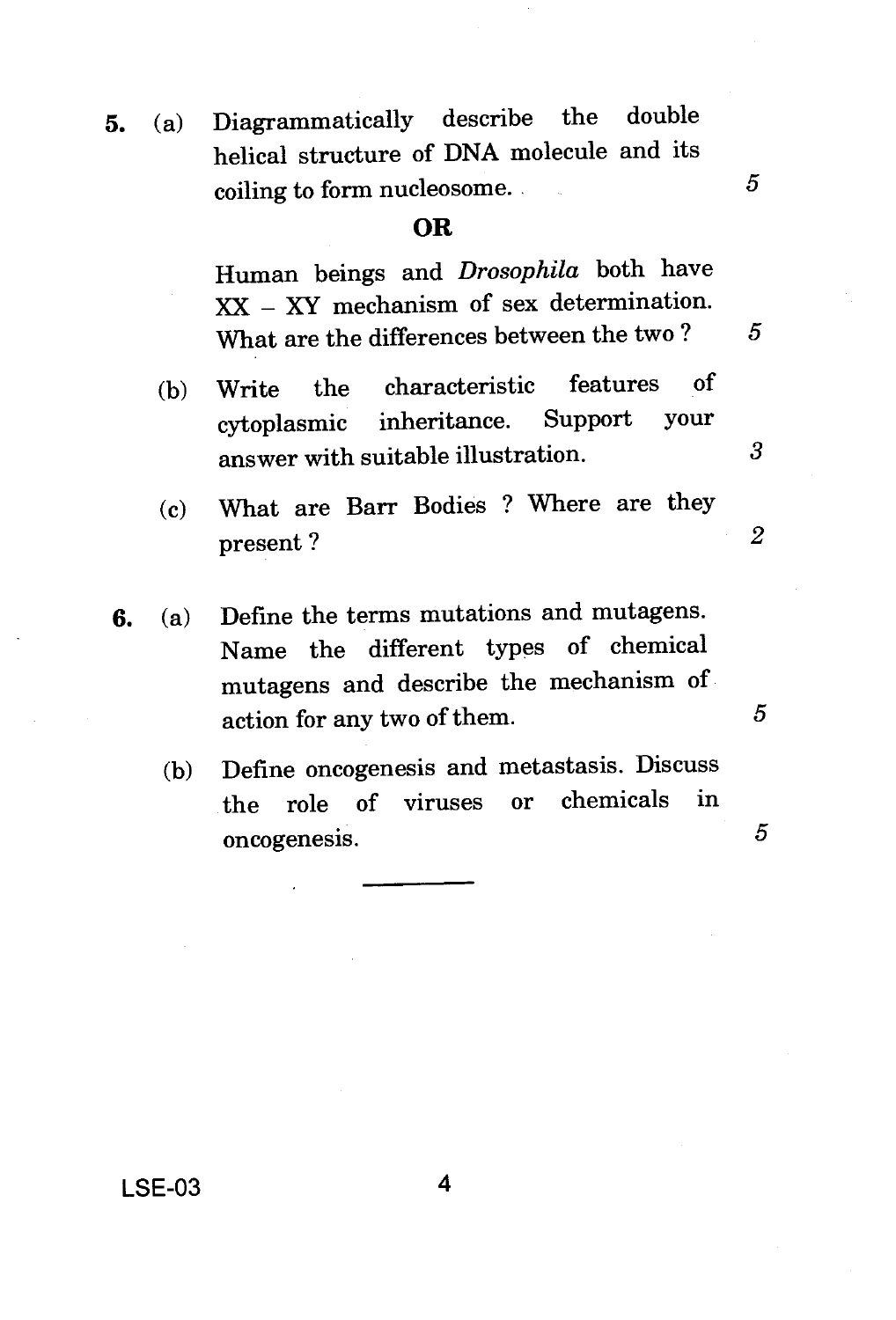एल.एस.ई.-03

# विज्ञान स्नातक (बी.एस सी.)

सत्रांत परीक्षा

### जून, 2014

# जीव विज्ञान

### एल.एस.ई.-03 : आनुवंशिकी

समय : २ घण्टे

अधिकतम अंक : 50

प्रश्न संख्या 1 अनिवार्य है । प्रश्न संख्या 2 से 6 में से किन्हीं नोट : चार प्रश्नों के उत्तर दीजिए ।

- निम्नलिखित में से किन्हीं *चार* में रिक्त स्थानों की (क) 1. पूर्ति कीजिए:
	- एग्रोबैक्टीरियम ट्रमीफेसियन्स का  $(i)$ आनुवंशिक अभियांत्रिकी के लिए एक महत्त्वपूर्ण साधन है ।
	- DNA द्वि-कुंडलिनी की दो लड़ें एक-दसरे की  $(ii)$ हैं ।
	- धनात्मक और ऋणात्मक  $(iii)$ आयन बनाते हुए उत्परिवर्तन उत्पन्न करती हैं ।
	- हार्डी-वाइनबर्ग साम्य \_\_\_\_\_\_ आनुवंशिकी का  $(iv)$ केन्द्रीय आधार है।
	- गुणसूत्र पर पाए जाने वाले जीन  $(v)$ पुंगणी जीन कहलाते हैं।

**LSE-03** 

**P.T.O.** 

 $\boldsymbol{4}$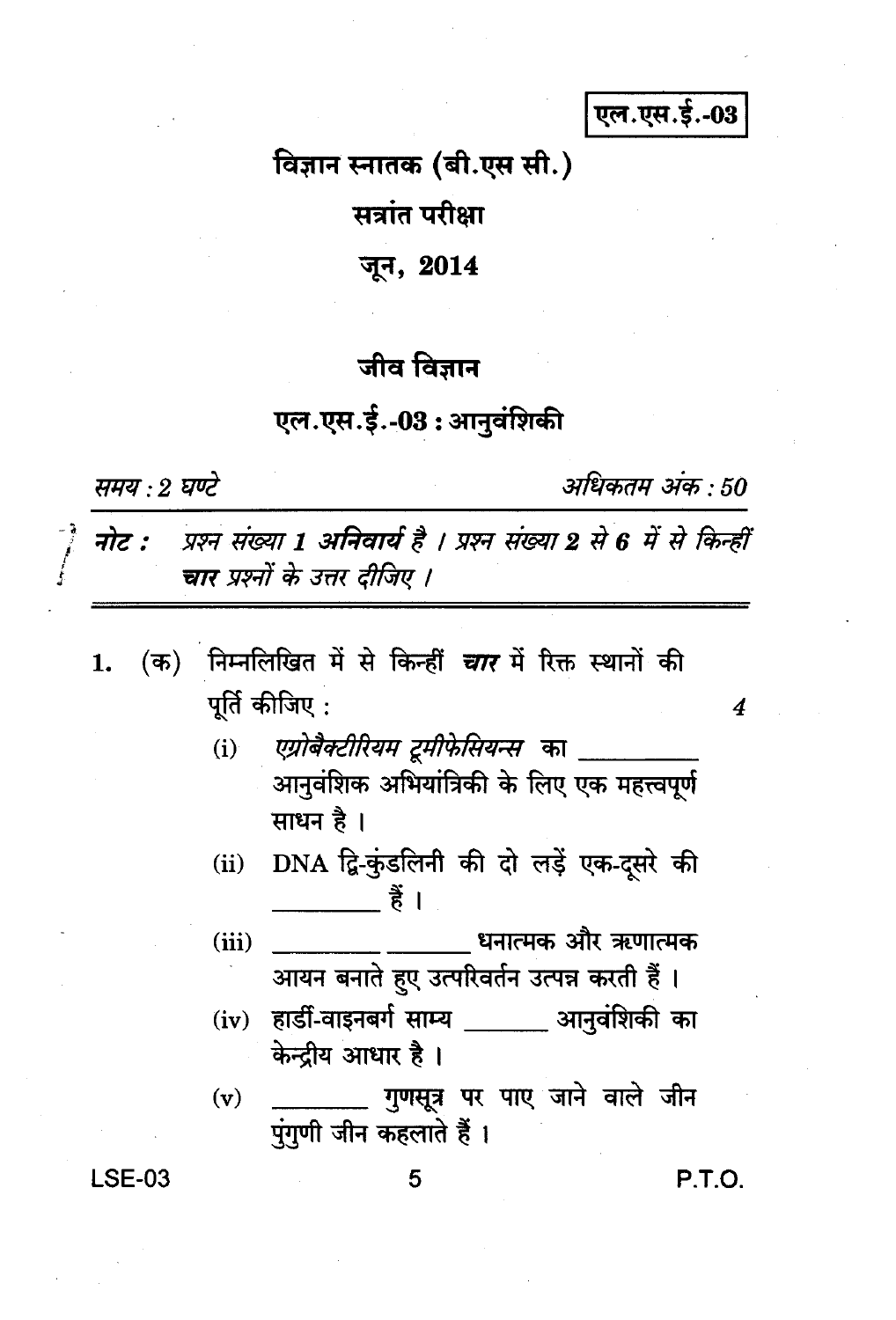|    | (ख)     | निम्नलिखित में से किन्हीं <i>चार</i> के लिए उपयुक्त<br>तकनीकी शब्द लिखिए :                      | 4              |
|----|---------|-------------------------------------------------------------------------------------------------|----------------|
|    |         | जीन के भीतर जीन<br>(i)                                                                          |                |
|    |         | (ii) निरंतर अभिव्यक्त होने वाला जीन<br>(iii) एक RNA विषाणु जो DNA अनुलेखन अपने                  |                |
|    |         | RNA को टेम्पलेट के रूप में उपयोग करके                                                           |                |
|    |         | तथा रिवर्स ट्रांसक्रिप्टेस को एंज़ाइम के रूप में<br>उपयोग करके करता है                          |                |
|    |         | (iv) किसी जीन का विकल्पी रूप                                                                    |                |
|    |         | (v) DNA इकाई जो कि एक संजीनी स्थान से दूसरे<br>पर जाती है                                       |                |
|    |         | (vi) एक ही युग्मनज से उत्पन्न होने वाले यमज                                                     |                |
|    | $(\Pi)$ | <i>कॉलम अ</i> ंऔर <i>कॉलम ब</i> ंके अंतर्गत दी गई मदों का<br>सही-सही मिलान कीजिए और फिर लिखिए : | $\overline{2}$ |
|    |         | कॉलम ब<br>कॉलम अ                                                                                |                |
|    |         | मिराबिलिस<br>(i) सीमूर बेंज़र<br>(1)                                                            |                |
|    |         | जलापा                                                                                           |                |
|    |         | (2) अलिंगसूत्री<br>(ii) कॉल्चिसिन<br>अप्रभावी रोग                                               |                |
|    |         | जीन की सूक्ष्म<br>(iii) फेनिलकीटोनमेह<br>(3)                                                    |                |
|    |         | सरंचना                                                                                          |                |
|    |         | (4) प्रेरित बहुगुणिता<br>(iv) प्लास्टिड वंशागति                                                 |                |
| 2. | (क)     | निम्नलिखित में से किन्हीं को पर संक्षिप्त टिप्पणियाँ                                            |                |
|    |         | लिखिए :                                                                                         | 5              |
|    |         | आनुवंशिक अभियांत्रिकी के अनुप्रयोग<br>(i)                                                       |                |
|    |         | DNA सुधार क्रियाविधियाँ<br>(ii)                                                                 |                |
|    |         | (iii) क्लोरोप्लास्ट DNA                                                                         |                |
|    |         | (iv) गुणसूत्र पट्टन प्रतिरूप                                                                    |                |

 $\sum_{i=1}^{n} \frac{1}{i} \sum_{j=1}^{n} \frac{1}{j} \left( \sum_{j=1}^{n} \frac{1}{j} \right) \left( \sum_{j=1}^{n} \frac{1}{j} \right)$ 

# **LSE-03**

6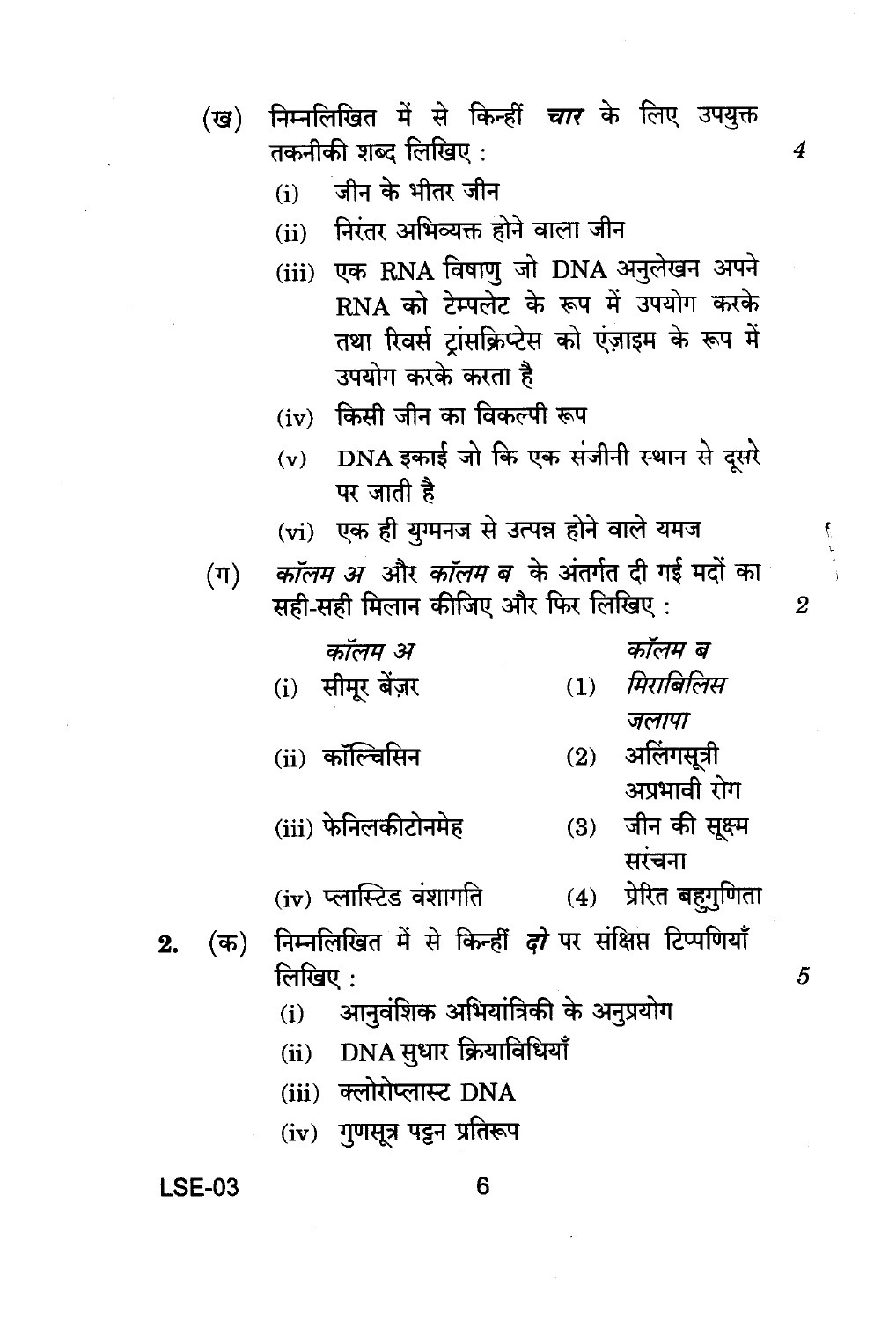|    | (ख) नामांकित चित्र की सहायता से प्रेरणीय स्थितियों में $lac$<br>ओपेरॉन की कार्यप्रणाली की व्याख्या कीजिए ।                                   | 4                       |
|----|----------------------------------------------------------------------------------------------------------------------------------------------|-------------------------|
|    | (ग)  यदि एक परिवार के बच्चों में सभी चारों रुधिर वर्ग O,<br>A, B तथा AB मौजूद हैं, तो इन बच्चों के माता-पिता के<br>संभावित जीनप्ररूप बताइए । | 1                       |
| 3. | (क) उपयुक्त उदाहरण की सहायता से बहुजीनी वंशागति<br>की व्याख्या कीजिए ।                                                                       | 5                       |
|    | (ख)  समजात या असमजात गुणसूत्रों पर स्थिति के आधार पर<br>कौन-से जीनों का (i) स्वतंत्र अपव्यूहन;<br>तथा                                        |                         |
|    | (ii) सहलग्नता दिखाने का संभाव्य है ?                                                                                                         | 2                       |
|    | (ग)  निम्नलिखित में से किन्हीं <i>तीन</i> की परिभाषा लिखिए :                                                                                 | $\overline{\mathbf{3}}$ |
|    | स्वप्रतिरक्षा<br>(i)                                                                                                                         |                         |
|    | (ii) प्रतिजन                                                                                                                                 |                         |
|    | (iii) प्रतिरक्षी                                                                                                                             |                         |
|    | (iv) कोशिका मध्यस्थ प्रतिरक्षा                                                                                                               |                         |
| 4. | (क) स्वबह्गुणितों और परबह्गुणितों में अंतर बताइए ।                                                                                           |                         |
|    | षट्गुणित गेहूँ की उत्पत्ति का वर्णन कीजिए ।                                                                                                  | 5                       |
|    | (ख)  पौधों में जीन अंतरण की किन्हीं तीन विधियों का संक्षेप                                                                                   |                         |
|    | में वर्णन कीजिए ।                                                                                                                            | $\boldsymbol{\beta}$    |
|    | $\langle \pi \rangle$ ਹਿਸ਼ਗਾ एंगला को ਆਰਿਕ कैंनियाँ भी क्यों कुल                                                                             |                         |

(ग) नियंत्रण एज़ाइमों को आण्विक कैचियाँ भी क्यों कहा जाता है ? किन्हीं दो नियंत्रण एंज़ाइमों के नाम बताइए ।  $\overline{2}$ 

 $\overline{7}$ 

**LSE-03** 

P.T.O.